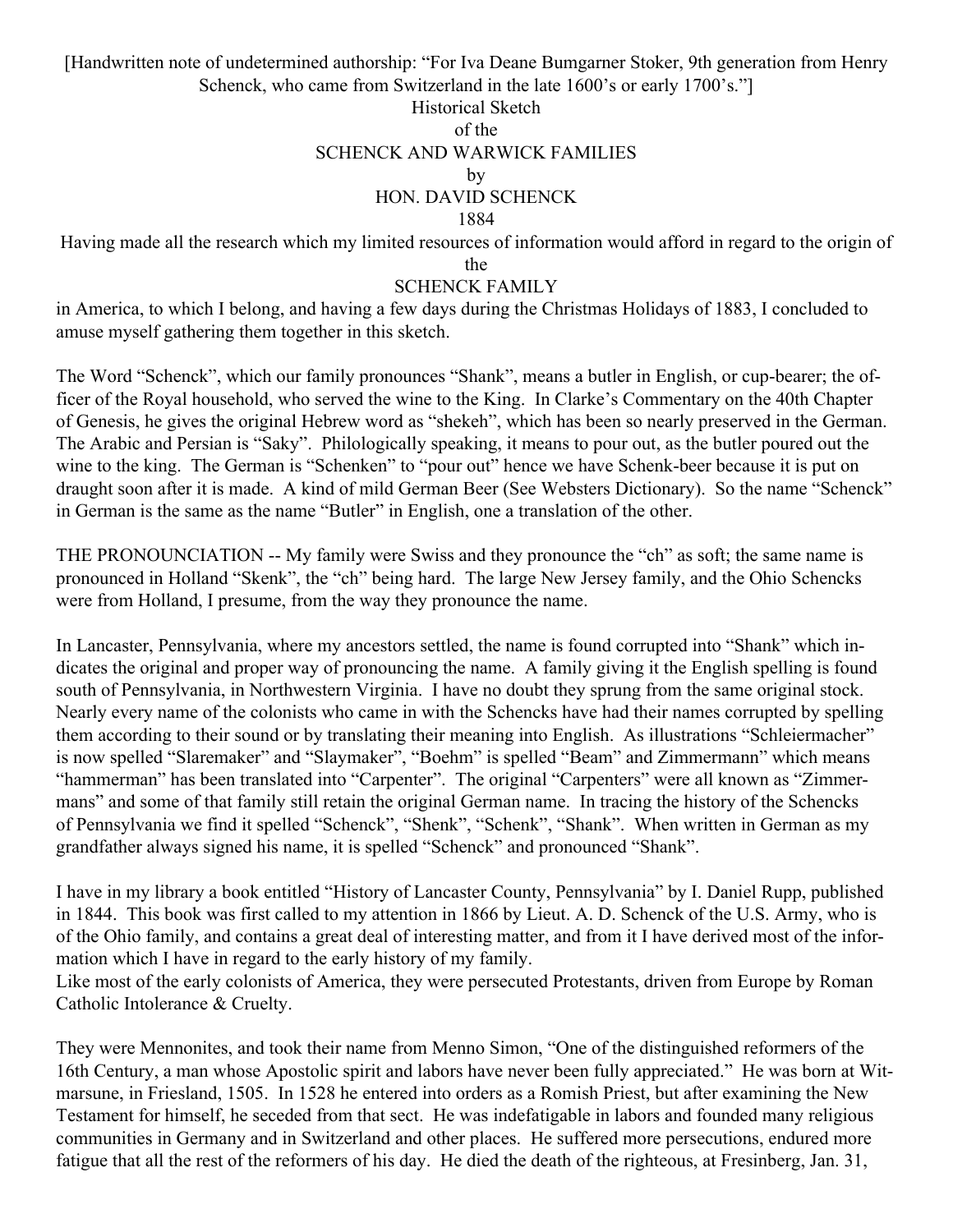1561. In speaking of these humble Christians, a writer says, "The descendants of the Puritans boast that their ancestors fled from the face of their persecutors, willing to encounter 'perils in the wilderness and perils by the heathen' rather than be deprived of the free exercise of their religion. The descendants of the Swiss Mennonites, who, amid hardships and trials, made the first settlements among the tawny sons of the forest, can lay claim to no more.

Their ancestors did not seek for themselves and theirs only the unmolested exercise of faith and the practice of worship, and they, in turn, did not persecute others who differed from them in religious opinion. They plead for universal toleration and their practice confirmed it."

The tenets of their faith were very similar to those of the Quakers, and to this they owed their invitation, by William Penn, to emigrate to his Colony in America. They were noncombatants, and "never wasted money in rearing stately temples or in building massive colleges in which to impart useful knowledge. They ever observed it religiously to have their children instructed in reading and writing, and to bring them up in habits of industry, and teaching such trades as were suitable to their wants, expedient and adapted to their age and constitution. Their Ministers were of sound minds and irreproachable characters."

At the close of the 17th Century, after the revocation of the Edict of Nantes, by Louis XIV, in Oct. 1685, the Mennonites were persecuted in Switzerland, and were compelled to flee to various countries. In 1708, over six thousand found refuge in England, under a proclamation of safety, issued by Queen Anne. Many determined to seek a refuge in America, and some sailed for New York and Pennsylvania while others arrived in North Carolina, and made a settlement at the confluence of the Neuse and Trent, called New Bern. Many of the ancestors of those who settled in this country were beheaded, many beaten with stripes, and others incarcerated.

About the year 1706-7, a number of the persecuted Swiss Mennonites went to England and made an agreement with William Penn, "For lands to be taken up." "Several of the distressed Swiss families emigrated to America and settled in Lancaster County, Pennsylvania, in the year 1709. Among these pioneers we find the name of "Henry Shank" to whom land was granted" and we also find among his associated, "Carpenters", "Hoovers", "Millers" and others.

They purchased ten thousand acres of land, and then divided it among themselves. Among the rude dwellings erected was one by Martin Kendig, "of hewed walnut logs that withstood the gnawings of the tooth of time for one hundred and ten years, and was then removed."

After they had been fairly seated they sighed for those they had left behind in the Fatherland, and 'ere the earth began to yield her kindly fruits, consultations were held and measures devised to bring them hither.' A council was called and their venerable Minister and Pastor, Hans Herr, presided. In conformity to the custom of the Mennonites, lots were cast to decide who should return to Europe for the families left behind. The lot fell to "Hand Herr," but they were all too attached to him to cheerfully acquiesce in this determination, and after much anxiety on account of this unexpected call of their pastor, their sorrows were alleviated by the proposal of Martin Kendig to go in his place. This was accepted, and his voyage was successful. Among the new colonists who returned were "Yordeas", "Housers" and other familiar names.

The settlement now numbered thirty families. They improved their lands planted orchards, erected dwellings and a meeting and school house. Some of the cherry trees planted by them were still living in 1884, on the farm of "Hans Herr."

Thomas Makin, who seems to have had some poetical inspiration, thus describes the colony of these simple, humble people in 1729:The farmer provident, amidst his cares For winter, like the prudent ant, prepares,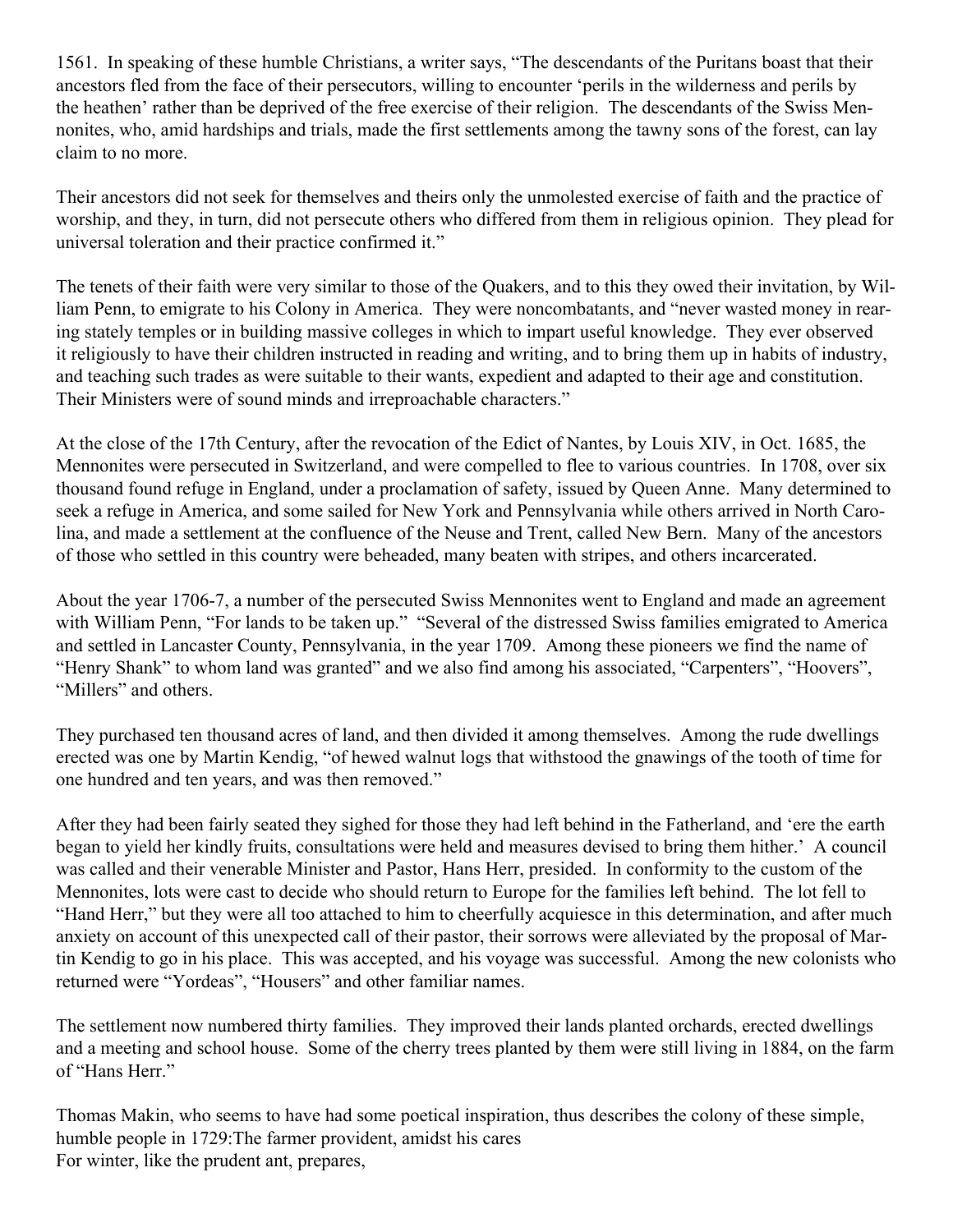Foreknowing all that summer doth produce Is only for consuming winter's use He fills barns and cellars with good cheer Against that dreary season of the year. He scorns exotic food and gaudy dress, Content to live on homely fare, in peace. Sweet to his taste his unbought dainties are, And his own homespun he delights to wear. His lowly dwelling views his large domain Improved in part, where peace and plenty reign. Plain furniture, but useful, he doth choose, And wisely values everything for use. In these blest shades may I delight to be. Here, little is enough, with peace, for me.

The record continues that in 1716 the colony received augmentation by settlements made by Jacob Creider, Hans Frantz, Schenck, and others whose names are mentioned, and in "1717" besides those already named, MICHAEL SHANK

And others, made settlements. So rapidly had the good Character and the industrious, peacable habits of these early Swiss settlers commended them to the favor of their English rulers, that in October 1729, the Legislature of Pennsylvania passed an act conferring upon them the right of English citizens, or in other words, naturalized them by name. Among the long list we find "Big John Shank" and "Michael Shank". These names were no doubt spelled according to the sound of the pronounciation. Also in this honored catalogue are the names "Bumgarner", Yordeas", "Boehmes", "Housers", "Millers", "Carpenters", "Weavers", and "Hoovers".

The preamble to this act recites, among other reasons for conferring this great boon upon these colonists, that "they have always behaved themselves religiously and peaceably, and have paid due regard and obedience to the laws and Government of this Province." It is also recited that these persons had become "bona-fide land owners" and "should be secured in their estates." "The descendants of these German-Swiss have inherited the love of their ancestors for land and cling to their estates with pertinacity and affection." As evidence that these simple, honest people added justice to their many virtues, I copy in full the following judicial proceeding:

"HOW TO SETTLE WITH SOME DOCTORS IN OLDEN TIMES---Aug. 5, 1736 at a Court of General Quarters Sessions, Dr. William Smith, a vagabond and beggar, being convicted by the Court, of being an imposter, It is the Judgement of the Court that he receive, in the town of Lancaster, ten lashes and be conducted from Constable to Constable, and be whipped with ten lashes, in the most public places, till he come to the bounds of the County at Octora, and there be dismissed. "Be patient in suffering," as the Dr. said when he received his pay. In another instance, Morris Cannady was convicted of larceny and fined heavily, but being unable to pay the fine and costs, "It was ordered per curia, that the said Morris be sold by the sherriff to the highest bidder, for a term not exceeding six years, and that the money arising therefrom be applied to the payment of the fine and costs."

It is said that in 1718-19, the settlement near and around Lancaster began to increase, Frances Neff, Henry Neff (Dr. of Physic), Roody Mire, Michael Shank, Jacob Imble, and others having been settled there for some time. Lancaster was commenced apparently about 1721-22. "In 1729 a lot of ground for a Court House and prison was agreed upon, lying on or near a small run of water between the plantation of Rudy Mire and Michael Shank, about ten miles from the Susquehanna River".

This Michael Shank (Schenck) was undoubtedly the progenitor of my family, and these brief sketches of the be-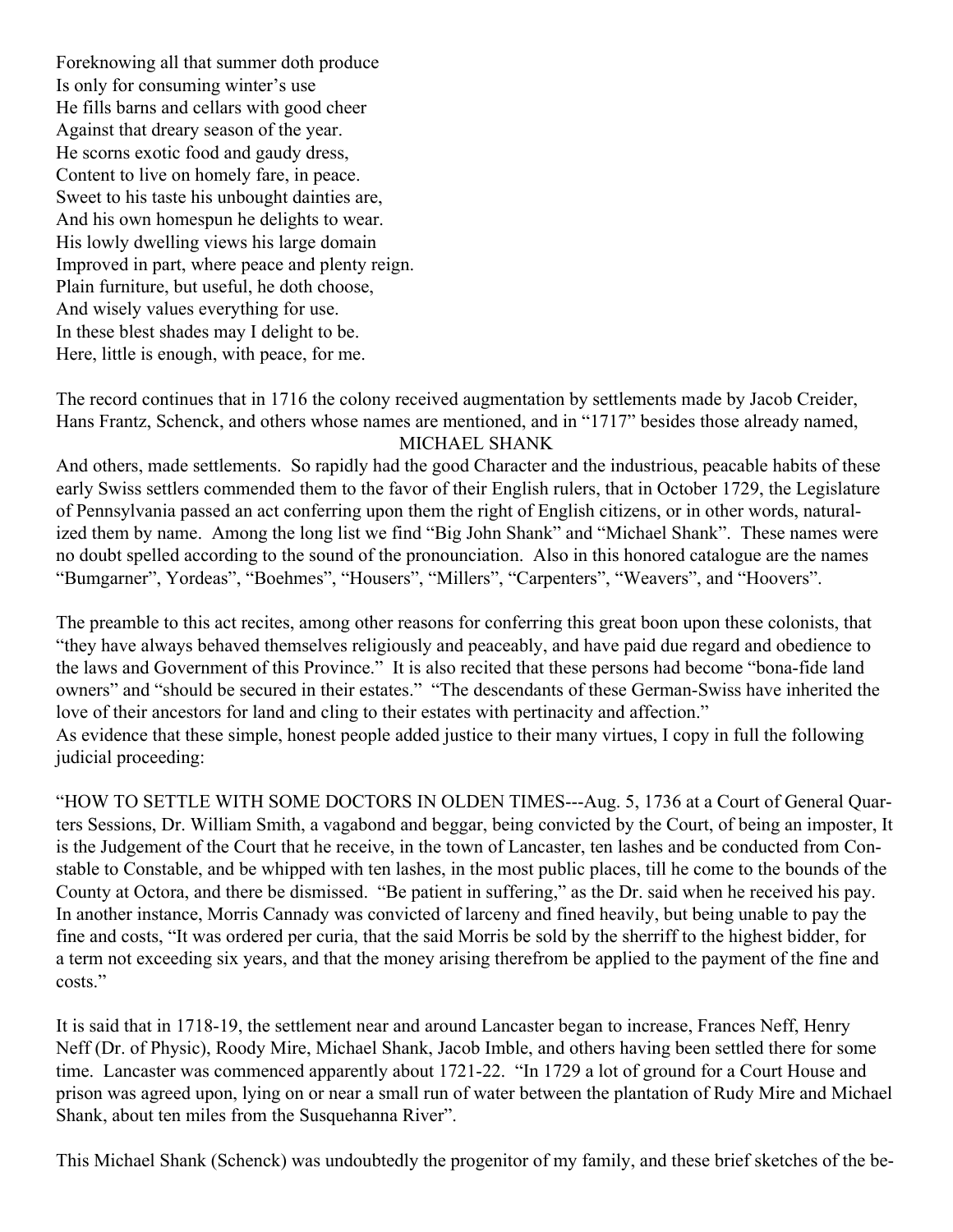ginning of the settlement and mentions of his name are all I can discover in regard to him personally. His good name as a citizen is vouched for by the act under which he was naturalized, and the company in which he lived, indicated what were his virtues.

MICHAEL SCHENCK --#2-----Was the son of the progenitor, and from the family Bible of my father, Dr. David Warlick Schenck, I take this record—"Michael Schenck, Sr. was born Feb 28th, 1737; died Sept. 22, 1811 age 74 years, 6 mo., and 24 days." I have also this memorandum made in writing by me, Nov. 27, 1852—"My father told me that "Michael Schenck, (#1) his grandfather, was buried five miles Northwest of Lancaster City, in the village of Petersburg, in the graveyard f a Menonese Church, and that he had once seen the grave and marble headstone which marked the spot." He also told me, "that his grandfather was an exemplary member of the Menonese Church."

I find in the "History of Lancaster County" that, "On Wed. Nov. 8 1775, a number of the members of Committee, shocen and appointed by the several townships of Lancaster County, to serve as Committee-men for the ensuing year, assembled at the Court House in Lancaster, present for Lancaster, was "Andrew Graaf, Michael Shank . . . ." This was a Revolutionary Committee of Safety, formed in these perilous times to resist the encroachment of the Parliament on the rights and liberties of the Colonists. The Association under which they came into being among a long series of resolves, made this one, which indicates the spirit of all.

"Whereas, the enemies of Great Brittain and America have resolved by force of arms to carry into execution, the most unjust, tyrannical and cruel edicts of the English Parliament and reduce the freeborn sons of America to a state of vassalage, and have flattered themselves from our unacquaintance with military discipline, that we should become an easy prey to them, or tamely submit and bend our necks to the yoke prepared for each. We do most solemnly agree and associate, under the deepest sense of our duty of God, our Country, ourselves and our posterity, to defend and protect the religious and civil rights of this and our sister colonies, with our lives and fortunes, to the utmost of our abilities, against any power whatsoever, that shall attempt to deprive us of them, and the better to enable us to do so, we will use our utmost diligence to acquaint ourselves with military discipline and the art of war." Then follow resolves to number the people and form military companies, provide arms, and ammunition, etc.

These Mennonites had evidently become patriots as well as Christians, and, it seems, that their peculiar notions in regard to peace and submission had become considerably modified, and that war, which they eschewed, was recognized as a necessity when their liberties were invaded. The fathers had endured every trial to secure a place of safety and liberty, and their sons, now at bay, determined to resist all attempts to wrest these precious privileges from them. These committeemen were elected by the popular vote in each township, and when assembled, they elected a chairman. We find Jasper Yeates thus elected on the 15th of May, 1775. One of the resolutions of this body was "that no person shall speak more than twice on the same point without leave of the Committee."

The Committee was in close alliance with the "House of Assembly" of Pennsylvania, whihch was leading in the spirit of Independence. The Committee resolved unanimously, "that his committee will use their endeavors to carry into immediate execution the resolves of the Hon. House of Assembly, respecting the six hundred stand of arms and other military accoutrements to be furnished by this County.

Resolution cont'd.—The question being put whether the gunsmiths residing in the borough of Lancaster should not be immediately sent for to give their reasons to this commettee why they have not set about making the arms directed by the Hon. House of Assembly, to be made in this county, agreeable to the application of the commissioners and assessors of the county, the same was unanimously carried."

It was further resolved "that all gunsmiths who shall fail to go to work on the arms in two weeks shall have their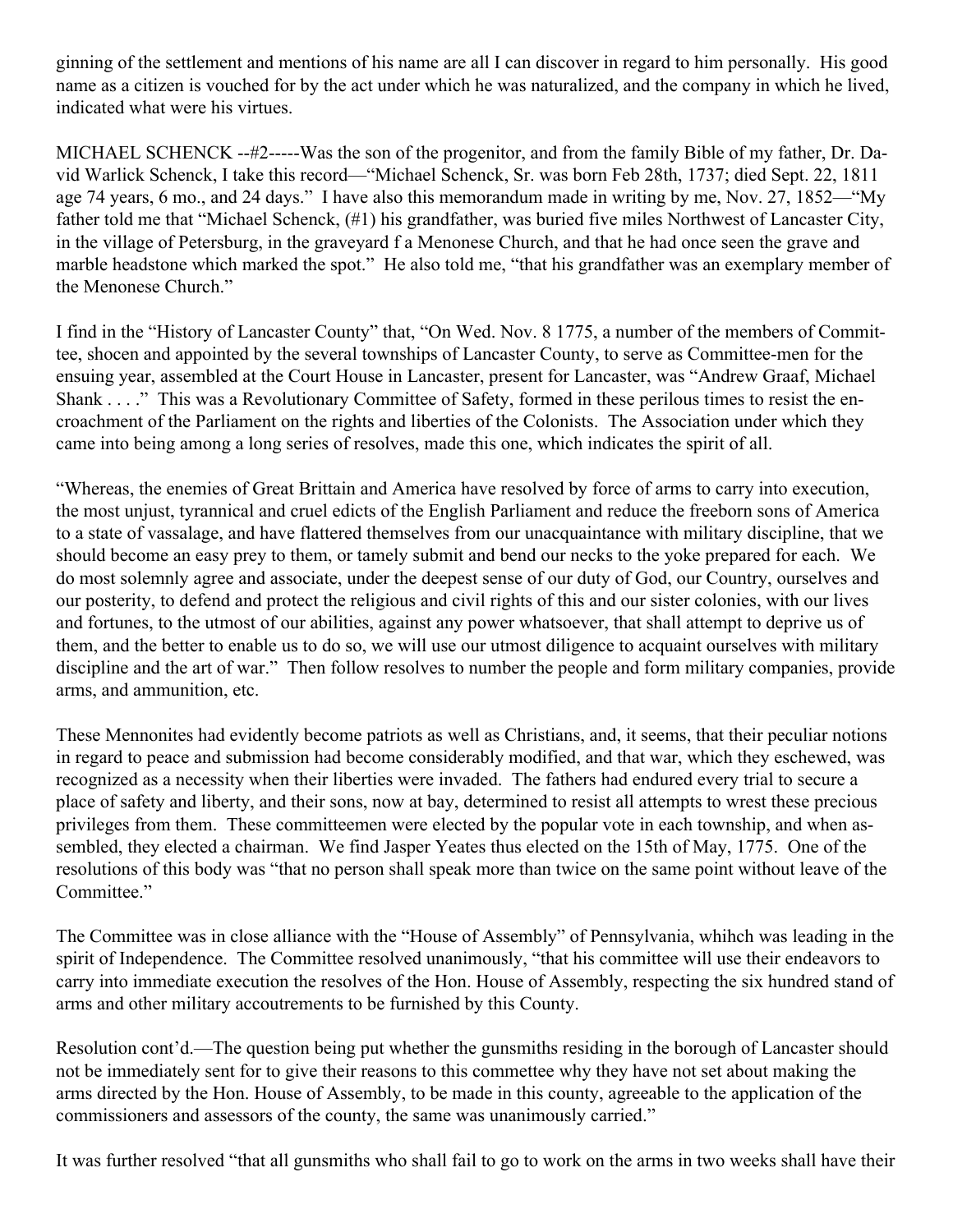names inserted in the minutes of this committee as enemies to their country, and published as such, and they shall not be permitted to carry on their trades." Whereupon various gunsmiths named, appeared and agreed to make the arms. It seems a large proportion of these colonists were expert mechanics and many were afterwards detailed as gunsmiths, and other public manufactures during the Revolution.

In regard to Education in Lancaster County, I find this statement in the History. "The first settlement of any extent in Lancaster County was made by the German Mennonites in 1709-10, in the neighborhood of Willow St. in Lampeter and Conestoga Townships. They were (as their descendants still are) a highly moral and religious people. Holding peace principles and taking very little political interest in the affairs of Government, they taught their young men that the first great duty of life was for each man to mind his own business. Practicing on this maxim, they encouraged industry by their own examples, and discouraged ambition by a representation of the evils necessarily following in its train. Devoting themselves to religion, they labored and were happy. Spurning alike the honors and emoluments of office they kept on in the even tenor of their way, rejoicing." In the account of the religion of the County, it said "The Mennonites were the first regularly organized denomination in the County, settling on Pequa Creek. They were numerous until 1791-2, when a certain Martin Boehm and others made inroads upon them, and a considerable number seceded and united themselves as the United Bretheren; nevertheless, they are still the most prevalent denomination in the county. They have about forty-five ministers in the county. These are divided into bishops and ordinary ministers. The Bishops at present (1844) are: Jacob Hostater, Jacob Zimmerman, Christian Herr, Henry Schenck, and Bourgarner (probably Bumgarner mentioned further back). Among the ordinary ministers are Jacob Weaver, Jacob Stanffer, John Schenck, and others." These ministers are descendants of the original colonists, and have adhered to the faith of their fathers and "become Shepherds of the Flock".

MICHAEL SCHENCK, #3. (who was my grandfather) was born in Lancaster County Pennsylvania, Feb. 15th, 1771, and died at Lincolnton, N.C., March 6th, 1849. He died in the house now occupied by the McPherson family. He had four brothers, Jacob, John, Henry and Christian. In early life he contracted a bronchial infection f rom exposure in the snow, that caused a cough, from which he suffered all his life. Having a spirit of adventure, he emigrated, with a little band of colonists, to Lincolnton, N.C., about the year 1790. His brothers John and Henry accompanied him. I know but little of his early life among a strange people, but it was not very long until he became engaged in trade and became a merchant in the village of Lincolnton, which had been incorporated in 1786. His place of business was Lot #2 on the South East Square, where the Jenkins family, who are his descendants, now reside.

His goods were purchased at Lancaster, and Philadelphia, and brought from there in wagons, these were paid for in large part by cattle driven from Lincolnton to those points, the route leading up through West Virginia. He was married May the 11th, 1801, to Barbara Warlick, daughter of Daniel Warlick.

My grandfather's education was in German, and my grandmother, who was a sprightly woman, having an English education, would write his notes and letters for him in that language. But all contracts were signed by him in German, except for his marriage license bond, which he was required to sign in English, and this he spelled according to sound. The exact copy follows ------

### State of North Carolina) )Know all men by these presents—that we, Mich'l

### County of Lincoln )

Shenk and Dan'l Reinhardt are held and firmly bound unto Benjamin Williams Esq-Governor, or his successors in the just and full sum of five hundred pounds, current money of this state, to be paid to the said Gov. or his successors; To the which payment well and truly to be made and done, we, bind ourselves, our heirs, executors and administrators. Sealed with our seals and dated this 8th day May Anno Domini, 1801. The condition of this obligation is such:--that Whereas, the above bounden Mich'l Shenk hath made application for a License of marriage to be celebrated between him and Barbara Warlick, of the County aforesaid. Now, in case it shall ap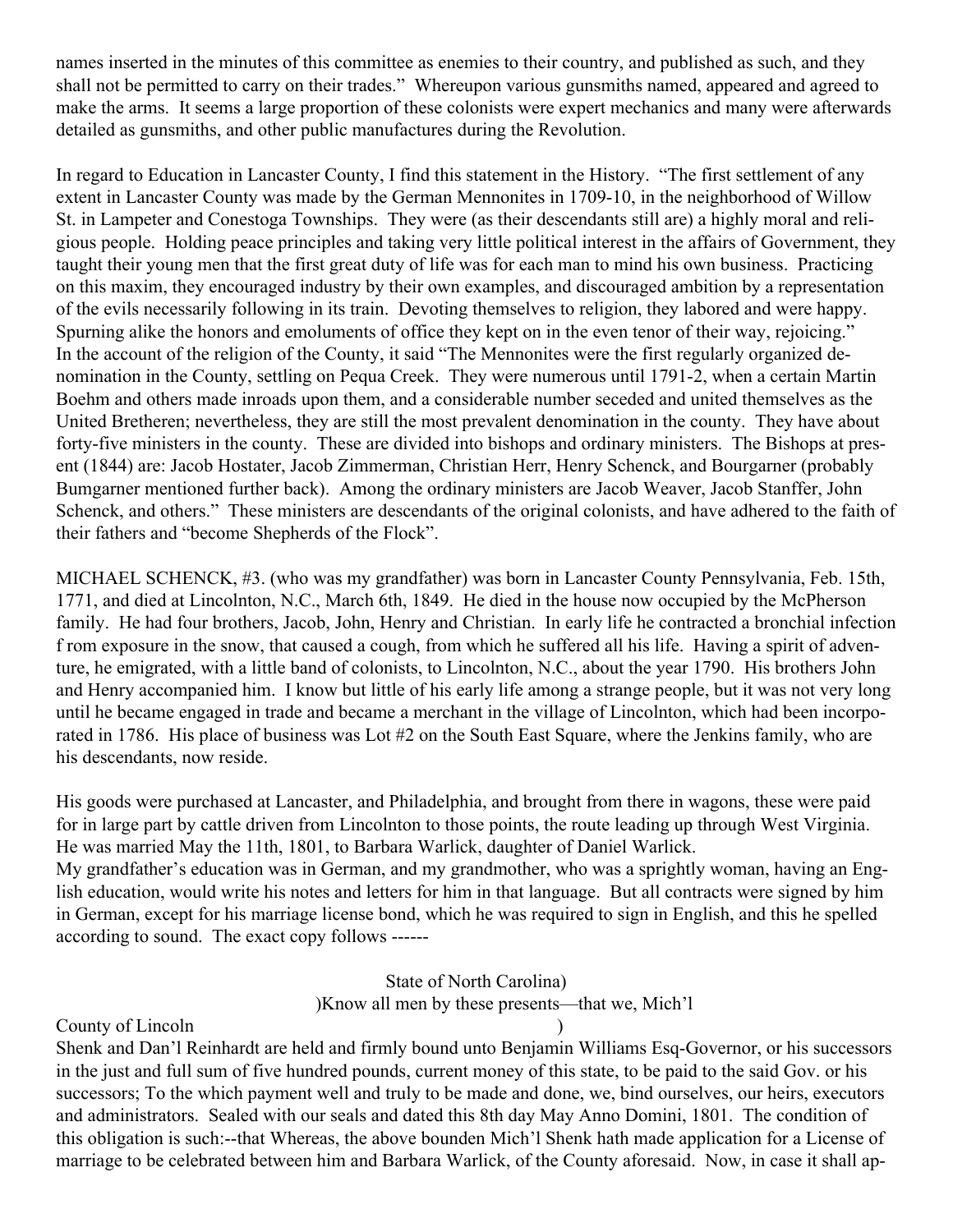pear always hereafter, that there is no lawful cause to obstruct the said marriage, then the above obligation to be void, otherwise to remain in full force and virtue.

MICHAEL SHANK, (seal) Sealed and delivered in the DAN'L REINHARDT (Seal) presence of us.

There was born of this marriage – Henry Schenck, born July 1st, 1802. Elizabeth, born July 30th, 1804. John, born June 7h, 1807, David Warlick (my father) born Feb. 3, 1809. Catherine, born Jan 18, 1811. Lavinia, born April 17, 1813. Barbara, born Aug. 11, 1815. [Marginal handwritten notes, probably by Iva Deane Bumgarner Stoker: next to Henry Schenck's name, "Jean's grandfather; next to John Schenck's name, "my great grandfather."]

About the year 1813, Michael Schenck erected the first Cotton Factory, which ran by water power, South of the Potomac River. It was located on a small creek, 1 ½ miles east of the village of Lincolnton, Lincoln County, North Carolina, and in a few hundred yards of the dwelling now occupied by the family of the late Elizabeth McDaniel, who was a daughter of his. The shoal, which is a solid rock across the stream, may be easily found. Some of the machinery was purchased in Providence Rhode Island, but portions of it were made by one of the Warlicks, (bro. of Barbara, wife of Michael Schenck) who was an ingenious and skilled worker in iron. I have also in my posession, a contract for the manufacture of other and additional machinery, by Michael Beam, from which it seems that Absolum Warlick (bro. of Barbara) and Michael Schenck were to erect "below where the old machine stood." I have heard my Uncle Henry Schenck say that the first dam did not stand and it was necessary to place it lower down on a more secure foundation. It is probable that at this time (1816) Absolom Warlick became a partner in this pioneer enterprise. I append a copy of said contract. It is in the handwriting of Hon. R. H. Burton, once a judge of our Superior Court.

CONTRACT – Articles of agreement made and entered into this 27th day of April, 1816, between Michael Schenck and Absolum Warlick, of the County of Lincoln, and State of North Carolina, of the one part, and Michael Beam, of the county and state aforesaid, of the other part, Witnesseth; that the said Michael Beam obliges himself to build for the said Schenck and Warlick, within twelve months from this date, a spinning machine with 144 fliers, with 3 sets of fluted rollers, the back set to be of wood, the other two sets to be of iron, the machine to be made in two frames with two sets of wheels, one carding machine, with two sets of cards to run two ropings, each to be one foot wide, with a picking machine to be attached to it with as many saws as may be necessary to feed the carding machine, one rolling (or roping) with four heads. All the above machinery to be completed in a workmanlike manner. And the said Beam to Board himself and find all the materials for the machine and set the machinery going on a branch on Absolum Warlick's land below where the old machine stood; the said Shenk and Warlick are to have the house for the machine and the running gears made at their expense; but the said Beam is to fix the whole machinery above described, thereto, the wooden cans for the roping and spinning and the reel to be furnished by the said Shenk and Warlick; all the straps and bands necessary to be furnished by the said Schenck and Warlick. In consideration for which the said Schenck and Warlick are to pay the said Beam, the sum of \$1300, as follows, to-wit: \$300 this day, \$200 three months from this date, \$100 6 months from this date, and the balance of the \$1300 to be paid to said Beam within twelve months after the said machine is started to spinning. In testimony whereof, we have hereunto set our hands and seal the day and year above written.

Absolum Warlick (seal)

(In German) Michael Schenck (Seal)

Attest. Robt H. Burton. Michael Beam (seal)

(Note: Barbara Schenck, wife of Michael Schenck, died August 23rd, 1815, aged 33 years and 13 days.) [Handwritten note, probably by Iva Deane Bumgarner Stoker: "had 3 sons & 4 girls."

This factory on Mill Branch, though small and unpretentious, proved a profitable venture, and John Hoke and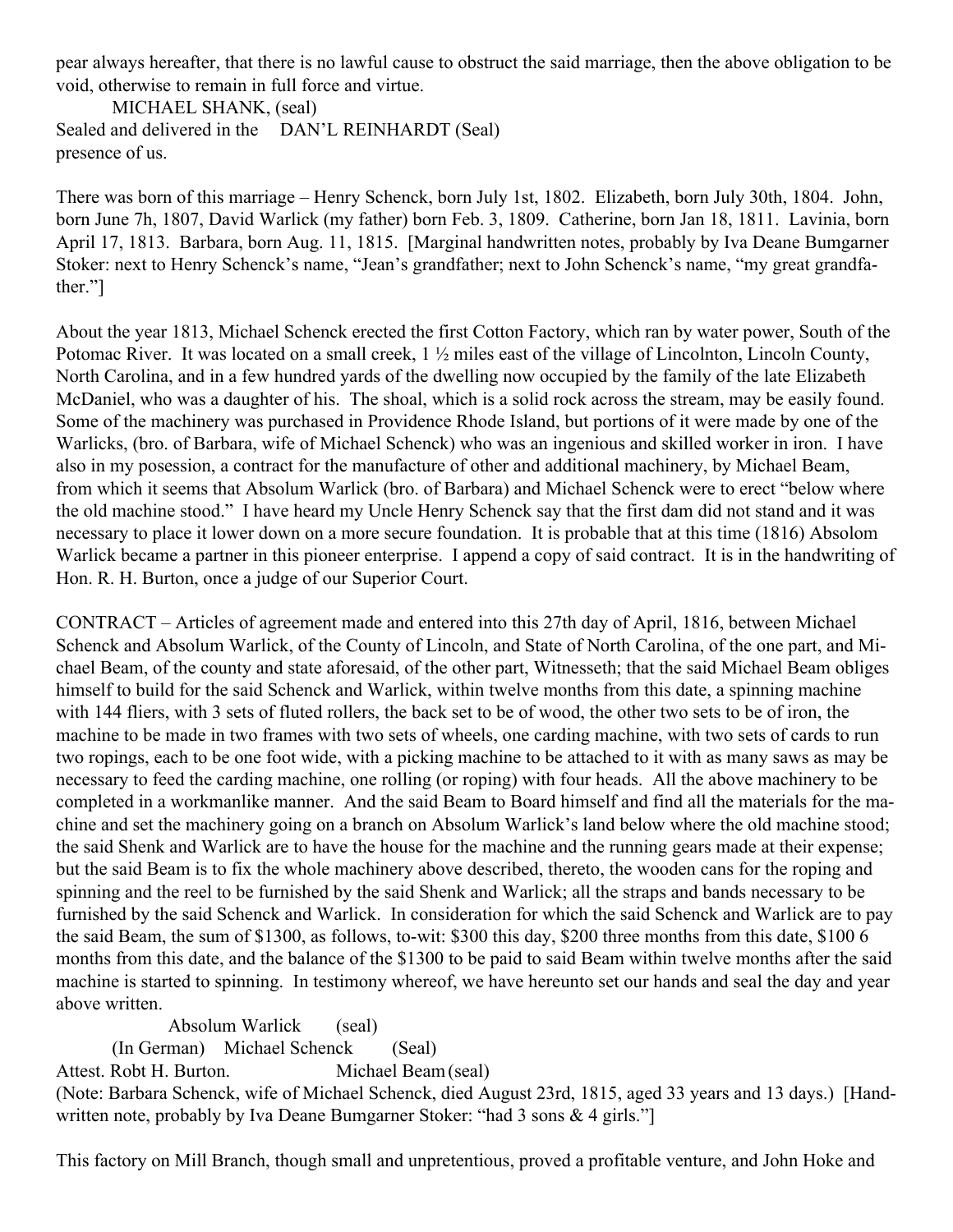Dr. James Bivings were attracted by it. Mr. Hoke was a prosperous merchant and Dr. Bivings had capital also, and they became partners with my grandfather, Michael Schenck, in 1819.

# LINCOLN COTTON FACTORY

With about 3000 spindles, on the South bank of South Fork of Catawba River, 2  $\frac{1}{2}$  mi. directly South of Lincolnton, North Carolina, was run with great success, and people came from over a hundred miles away in wagons to trade for "spun Cotton". There was also attached an axe manufacturing concern, and other mechanical industries, the axes in particular, attaining quite a celebrity on account of their excellent quality. Dr. Bivings and Michael Schenck sold out their interest to Col. John Hoke, their partner, in 1835, and Schenck retired from active business life. This factory was burned during the Civil War, in 1863, I think, and was supposed to have been set on fire by a Negro, and was never rebuilt. I have in my possession several of the original spindles, which ran in the old factory on Mill Branch; one of them I had exhibited at the Atlanta Cotton Exposition in 1881. The small iron spindle, on which is the wooden spool, was wrought by hand, and the spools were also made by some mechanic in Lincoln County, perhaps a Warlick, and are as neat and true as those of the present day.

I find from old merchants bills in my possession, that Michael Schenck bought goods in Charleston, South Carolina, of Samuel Blakely & Co., #154 King St., Oct. 28th 1802, and that he had a branch store at Sherrill's Ford, in what is now Catawba County, and that he was a partner in the firm of McBee, Rheinhardt and Schenck, merchants in Rutherford, N.C. He seems to have retired from this firm and on the 28th day of Aug., 1821, the other partners paid him \$2053.42, in part payment of his interest.

After my grandfather's retirement from the firm of Schenck, Bivings and Hoke, he wound up all his business, loaned out his money and lived a very retired life, occupying his time farming and visiting his children. When he first came south, he became a member of the Dutch Lutheran Church of Lincolnton, there being no Mennonite Church there. But he became dissatisfied with some of their practices and withdrew, and joined the Methodist Church, whose discipline and faith were more congenial to his mind and habits. He was much opposed to intoxicating drinks, and the breach of the Sabbath, and in this the Methodists peculiarly accorded with him.

I find among my memoranda, furnished me by my Aunt Elizabeth McDaniel, in December, 1874, that Dr. James Bivings and my maternal grandmother, Mrs. Eliza Bevans, and Mrs. Cobb, grandmother of John L. Cobb (who is now my son-in-law) and Joseph Morris and wife, were about the first Methodists in Lincolnton. Elizabeth McDaniel and my mother, then Susan Rebecca Bevens, joined that church together, Aug. 1, 1824. Michael Schenck joined in 1826. Rev. Josiah Freeman was the preacher in charge in 1824. Michael Schenck and Dr. Bivings each gave \$50.00 to erect the first Methodist Church in Lincolnton in 1822-23, which stood where the present brick church is now located. My grandfather's home was facetiously called the "Methodist Hotel" because he entertained so many of its ministers, and it is a singular fact that every one of his daughters married Methodist preachers.

| married the Rev. Daniel G. McDaniel |
|-------------------------------------|
| married the Rev. James Richardson   |
| married the Rev. Angus McPherson    |
| married the Rev. Allen Hamby        |
|                                     |

All of them have left descendants who are scattered in North and South Carolina.

In personal appearance, my grandfather was slender, about five feet ten inches in height, with blue eyes. He was vivacious and jocular, and extremely fond of children, and delighted in playing little pranks upon them and having a little innocent fun at their expense. I remember him very distinctly though I was only fourteen years old when he died, from dropsy of the chest. He was old and feeble, and one day as he attempted to rise from his couch, he fell back and expired instantly.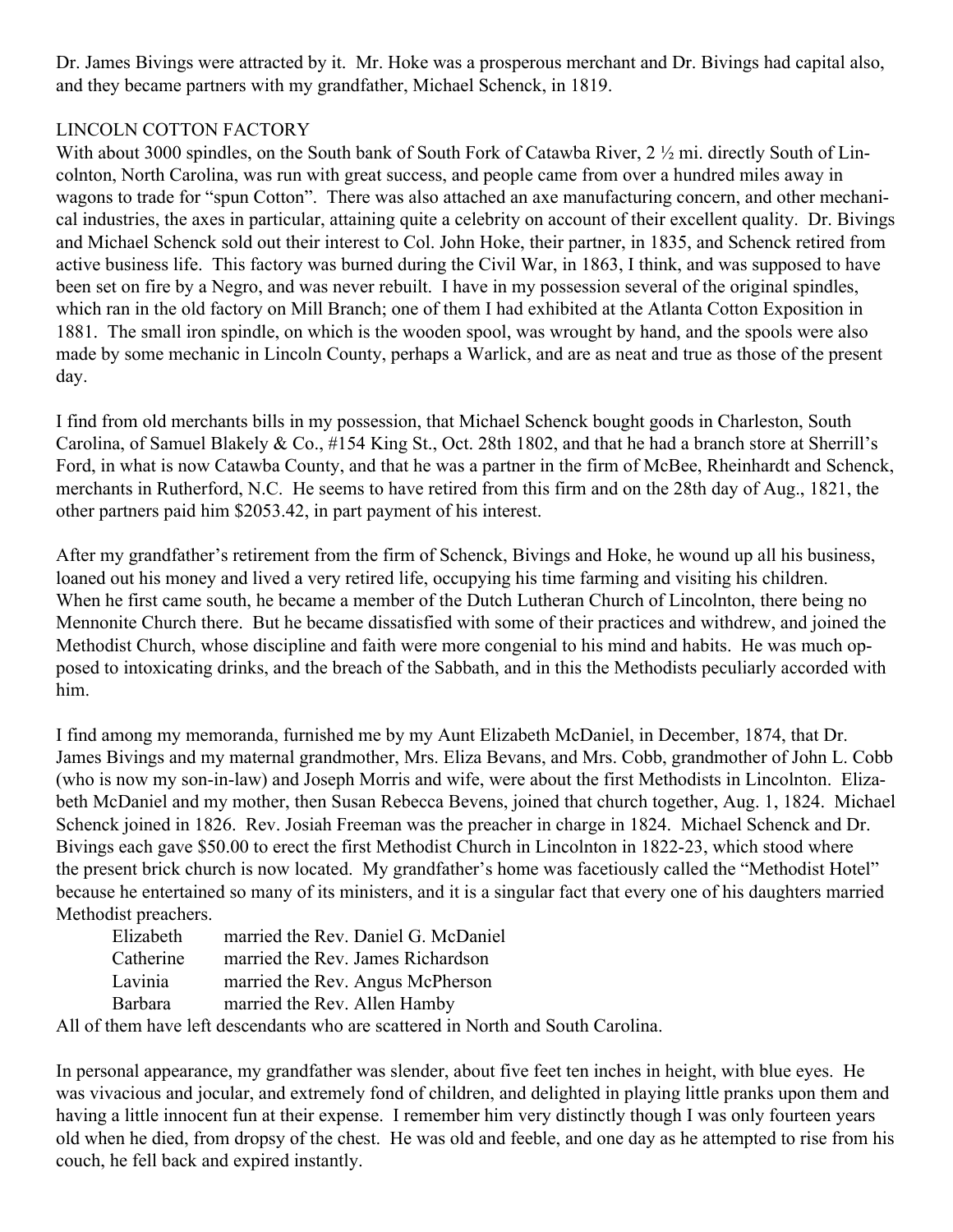He was a devoted Christian, regular and prompt in every religious duty, charitable and kind, without guile, and died in the full hope of eternal happiness. He was fond of singing hymns, and I often sat and listened to him sing. He was a worthy citizen, exemplary in his walk, and honest in all his intercourse with his fellow men. He was first buried beside his wife, in the old Emmanuels Church Cemetery in Lincolnton; but in Feb. 1875, I removed both their bodies, and had them buried, in one coffin, at the Methodist Cemetery, the church that he loved and where he worshipped.

The tombstone which marks my grandfather's grave, was purchased in Dec. 1815, from Peter Summey, who was selling goods at that time in Charleston, South Carolina, I learn from a letter from him to my grandfather, Dec. 10, 1814, now in my possession. This tombstone, I am informed by my Aunt, Mrs. McDaniel, was the first Marble monument erected in this Cemetery, and the first one in Lincolnton. Close by the grave of my grandparents, lie Rev. James Richardson and wife, Mrs. Elizabeth McDaniel, and my own father and mother. John Schenck, brother of Michael Schenck, returned to Lancaster in June 1810, and died the 12th of Dec. 1826, at or near Petersburg. He was never married. In a letter from Jacob Schenck, another brother, from Petersburg, Penn., Dec. 20th, 1826, he speaks of himself as "growing old" and speaks of his brother Christian's death prior to that time. Jacob, I presume, was a very pious and sensible man, from the tone and matter of his letter. Henry Schenck, the other brother, who came to North Carolina, married Elizabeth Dobson, and died at Lincolnton. He left one daughter, Catherine, who married Augustus McLean. Their descendants are still in Lincolnton. From my uncle, Henry Schenck, I learn that Jacob Schenck left no children when he died. Christian accumulated a considerable fortune or "estate" in Lancaster, but lost it in the War of 1812. He died the 24th of Feb., 1824, leaving a large family, part of whom went West. Barbara, a sister, married a man named Curtis. I know nothing of the sister, Catherine.

## DR. DAVID WARLICK SCHENCK,

who was the son of Michael, was my father. He was born in Lincolnton N.C. Feb. 3rd, 1809, and died at my house in Lincolnton (on lot #11, South East Square) at 8 o'clock, A.M., aged 52 years, 10 months and 23 days. He died of paralysis, the result of a severe attack of Typhoid fever nine years before, together with the excessive use of tobacco.

He received a classical education in the Academy at Lincolnton. Rev. Josiah E. Bell, Mushat, and others were his teachers. This Academy, in those days, was widely known, and drew students from North and South Carolina, and the instructors were all men of learning and reputation. It was perhaps the best school in Western North Carolina, and numbered among its students many gentlemen afterwards prominent in the history of the state: Thomas Dews, Michael Hoke, William Lander, and others. Dr. Schenck became a student of medicine under Dr. James Bivings, who for a long time was the leading physician in that section. From Dr. Bivings' office, he went to Philadelphia, in Oct. 1828 and attended lectures at Jefferson Medical College," and was among its first students. Dr. Eberlee was then one of its professors. I remember hearing my father say that Dr. Eberlee's father was a great expert in making edged tools and made the Dr.'s surgical instruments, and that his son was fond of relating this fact. The Eberlees were of the same Swiss stock as my father's ancestors, and settled in Lancaster, Penn. about the same time. My father practiced medicine at Rutherford N.C. a while, and was an intimate friend of Dr. Schieflin, of that town, who was one of the eminent surgeons of his day, and a former surgeon in the U.S. Navy. I have heard my father relate many incidents in regard to their association.

Dr. David Warlick Schenck was mrried to Rebecca Susan Bevens, Nov. 10, 1832. Their children were: Barbara Elizabeth, born Sept. 10th, 1833; David, born Mar. 24th, 1834 (writer of this history); an infant son, born Dec. 13th, 1836, unnamed; infant daughter, born Oct. 18th, 1837, which only lived thirteen hours. My mother lived only three days after giving birth to this last child, having died the 21st Oct. 1837. After my father's marriage in 1832 he became a resident of Lincolnton, and remained there until his death in 1861.

My father was a close student and became learned in his profession and was a surgeon of fine reputation. He was about the only physician in that region who owned a complete set of surgical instruments, and was called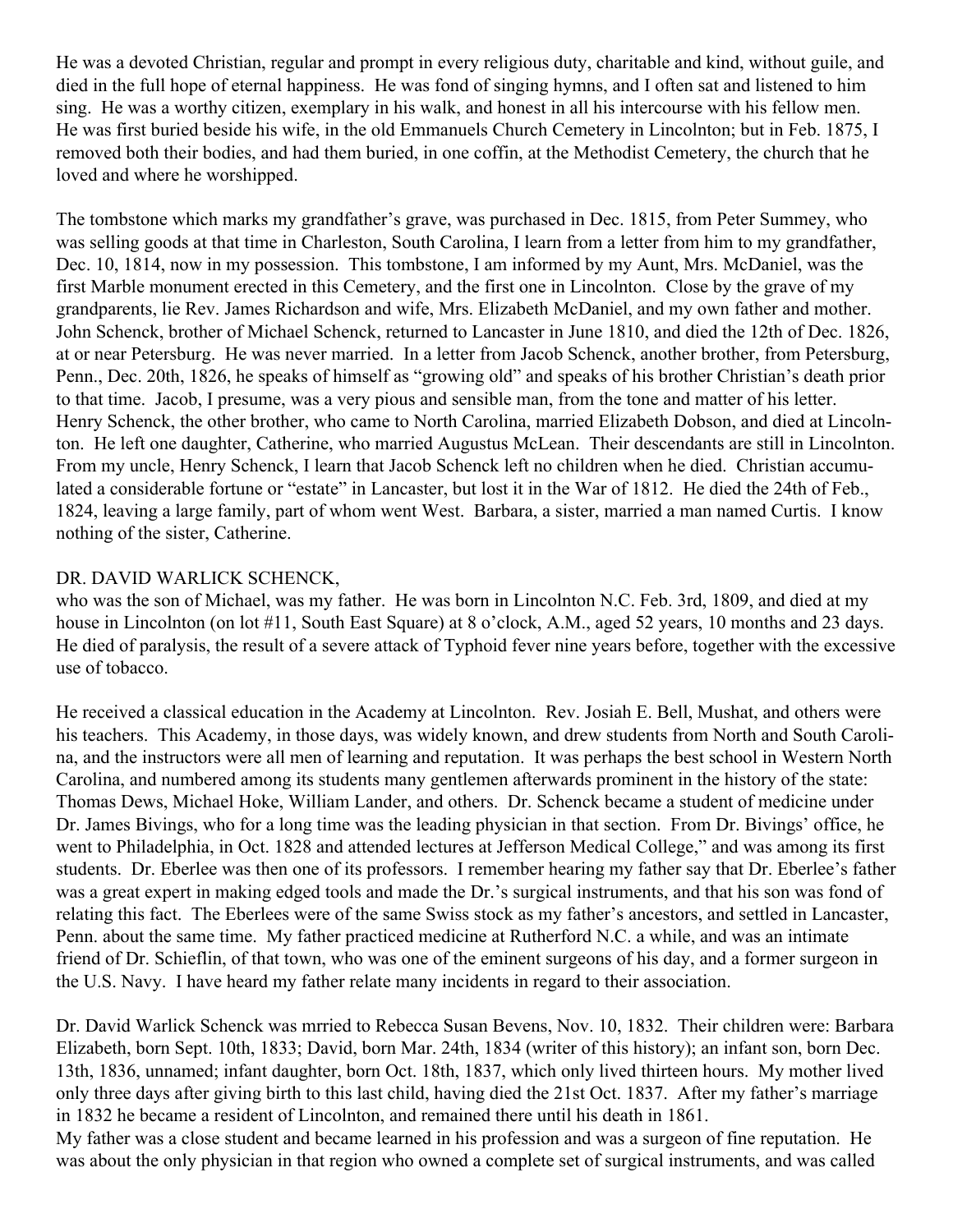often to long distances to perform operations, and patients came to Lincolnton to receive surgical treatment from him. He owned a Drug store and was a fine chemist and mineralogist. Most every new metal or mineral found in that vicinity was brought to him to be tested.

His reading was extensive in politics and theology, and he was fond of discussing both of these subjects. He was an ardent and zealous Whig carrying the proverbial bandana handkerchief, and was second to no one in his devotion to Henry Clay and his principles. He never voted anything but the Whig ticket until 1860 when that great party became abolitionized North, and he then voted for Breckenridge and Lane, as representing the Constitutional party of the country.

He was singularly free from vices, he abhorred intoxicating drinks and was extreme in his antipathy to their use. He used no profane language and was scrupulously honest in all his dealings. He was wanting in business energy and after my mother's death in 1837, became more indifferent than ever to his worldly interests. He never married again but was sociable and interesting to those whom he respected, and blunt and negligent to those whom he disliked. He was free from deceit in this respect and did not care to associate with those he deemed unworthy.

His fund of traditional knowledge was very great; the local history of every family or place in the county was well known to him, and was an authority on such subjects. He was fond of innocent amusements, loved a joke, often went shooting, and for his day was a good shot. I accompanied him very often and he treated me as a companion and friend more than a child. He would occasionally get off a practical joke on me by drawing the shot from my gun to make me miss, or something of like character, and I well remember how I once retaliated upon him.

He owned a good double-barreled gun, and always kept it loaded. (I still have the gun.) I succeeded in catching a rabbit one 1st day of April, and skinned and stuffed it, leaving the head attached. This I carefully placed in a bunch f grass in a lot, just opposite my grandfather's house and then ran breathlessly and told my father I had discovered a rabbit in his nest. He immediately seized his gun and hastened with me to the spot where I pointed out the rabbit. He shot it at once and then expressed astonishment that it did not move, and, changing his position, took deliberate aim and fired again. Increased astonishment was depicted in his countenance, till glancing at me, he discovered a smile as I said "April Fool, Pa." Something was remarked about a "switch" but I did not tarry to ascertain exactly what it was. Next day, however, father was telling the joke to his friends, and laughing heartily with them about it.

In 1852 my father was taken with typhoid fever, and suffered two relapses which broke his constitution, and he was never able to endure much labor or privation after that. He was fleshy and his weight seemed a burden to him. His only infirmity was the excessive use of tobacco; he smoked incessantly and his nervous system gave way under it, he lost one sense of feeling after another, and a day or two before he died, he became speechless. His last words were "I know in Whom I have trusted." His voice choked with emothiion and he spoke no more. His end was peaceful.

In early life and after his marriage, he was a member of the Methodist Church, but withdrew because he could not hold fellowship with a certain person in the communion whom he deemed unworthy, but to his death he attended the services of that Church, contributed to its support, and was regular in his private devotional duties, this I say from personal observations. He was 5 feet 9 in. tall and weighed usually 190 lbs. He was named for David Warlick (a maternal uncle of his, who resided in what is now Cleveland County, and who left numerous offspring – Goodes, Wrays, Oates, etc.)

My sister, Barbara Elizabeth, who was the oldest dhild, married James Campbell Jenkins, a merchant, of Lincolnton, Dec. 20th 1848. He died Aug. 9th, 1880, and left surviving him his wife and several children, who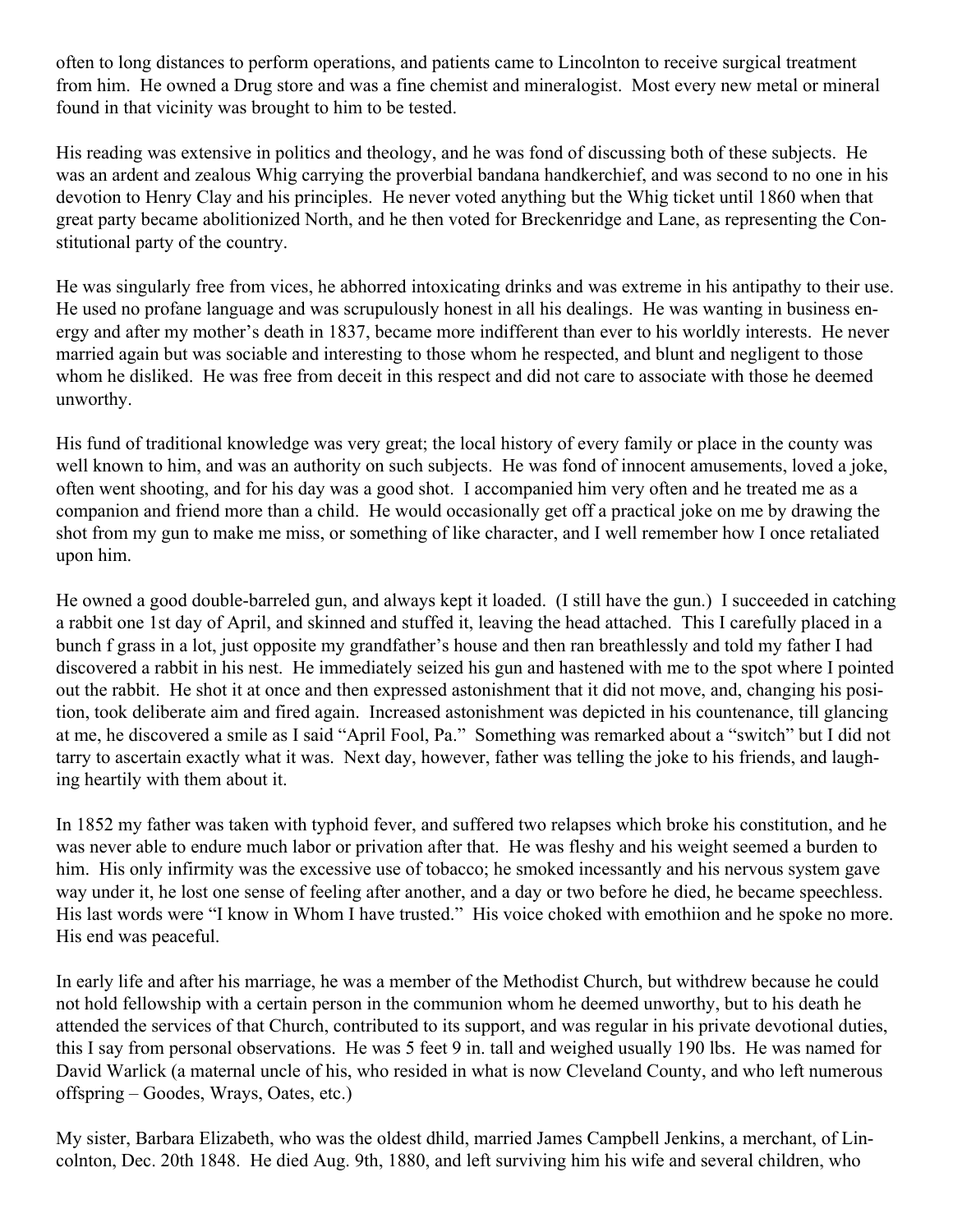now reside in the old Michael Schenck homestead, Lot #2 S.E. Square. Their oldest daughter, a sweet, intelligent and lovely woman, is married to S. H. Hopkins, Esq., of Baltimore. She was called Susan, for my mother, and is a great favorite of mine. Another daughter, Alice, is married to Samuel Lander, Jr., of Lincolnton. The other children are unmarried.

Elizabeth Schenck, daughter of Michael, and my father's sister, married Daniel G. McDaniel, a most worthy and estimable minister of the gospel, one whose memory is cherished by every one who knew him. She died Sept. 8th, 1881, at the old residence on the farm near the site of the first Cotton Factory, and left surviving her, five girls. Her husband died near Camden, South Carolina, and a grateful flock left a marble monument in the cemetery of that city to mark the spot of their beloved shepherd's grave.

John Schenck, a son of Michael, removed to Jacksonville, Alabama, and was early left a widow with several children. Most of these have emigrated to Texas. [Handwritten note, probably by Iva Deane Bumgarner Stoker: "Was my great-grandfather—married Harriet H. Allyn from New London, Connecticut—the one who wrote the letter in Aug. 17, 1834—a copy in my possession."]

Catherine, a daughter, married Rev. James Richardson, of Marion District, S.C. Both died young, leaving Dr. John Michael Richardson, their only child, surviving them.

Lavinia, a daughter, married Rev. Angus McPherson, who died leaving her a widow. She is still living in a green old age, showing many traces of former beauty, and brightening every circle she enters. Her oldest daughter Laura, a very superior woman in intellect and character, married Rev. Samuel Lander, D.D. of Williamston, S.C., a distinguished teacher and member of the Methodist Church. The other, Francis, married R. H. Templeton, a merchant, now deceased.

Barbara, a daughter, married Rev. Allen Hamby, a prominent member of the S.C. Conference. She died at Florence, S.C., July, 1879, and her husband did not long survive her. They have a number of descendants scattered over that state.

Henry Schenck was the oldest son of Michael. He was married to Sarah Ramsour, and resided at Garner's Ford, in Cleveland County, until his death. He was a very successful merchant and farmer and accumulated a good estate for that locality. I knew him well, and had great affection for him. I often visited him when a child, with my grandfather, and he was often at our house in his latter days. He was a man "in whom there was to guile", simple and artless in his manners, benevolent, charitable and companionable, full of energy and diligent in business, yet taking time to go fishing and have a merry laugh when he landed the beautiful game on the bank. This was his delight, and I recall vividly that I sat by him, on the bank of Broad River, near his home, and we caught 9 large fish and I shot a wild duck which lit near us. I think he was as much delighted at my childish joy as I was myself.

[Handwritten note, probably by Iva Deane Bumgarner Stoker: "This is Grandmother Jane Smith's Uncle with whom she lived from age 8 or 10 until about 17—in 1853. She made the counterpane (i.e., quilt) I now have.] Uncle Henry was a devoted and consistent member of the Methodist Church and was a leader in his congregation, both in prayer and good works. I love his memory and that of his good wife who was so long a "help meet for him." [Handwritten note, probably by Iva Deane Bumgarner Stoker: "wife was Sarah."] He married a second wife, a Miss Roberts, who survives him. He had but one child, Col. Henry Franklin Schenck, who is a cotton Manufacturer at Cleveland Mills, Cleveland County, N.C., a useful and prominent citizen of his county. He married Miss Lou Lattimore, a most estimable lady of a large and respectable family. They have one son, John Franklin Schenck, a promising young man and a student at Wake Forest College. Their daughters are Minnie, married to Thomas J. Ramsour, and Maggie, married to Dr. Osbourne of Cleveland County, N.C. [Handwritten note, probably by Iva Deane Bumgarner Stoker, next to the name Henry Franklin Schenck: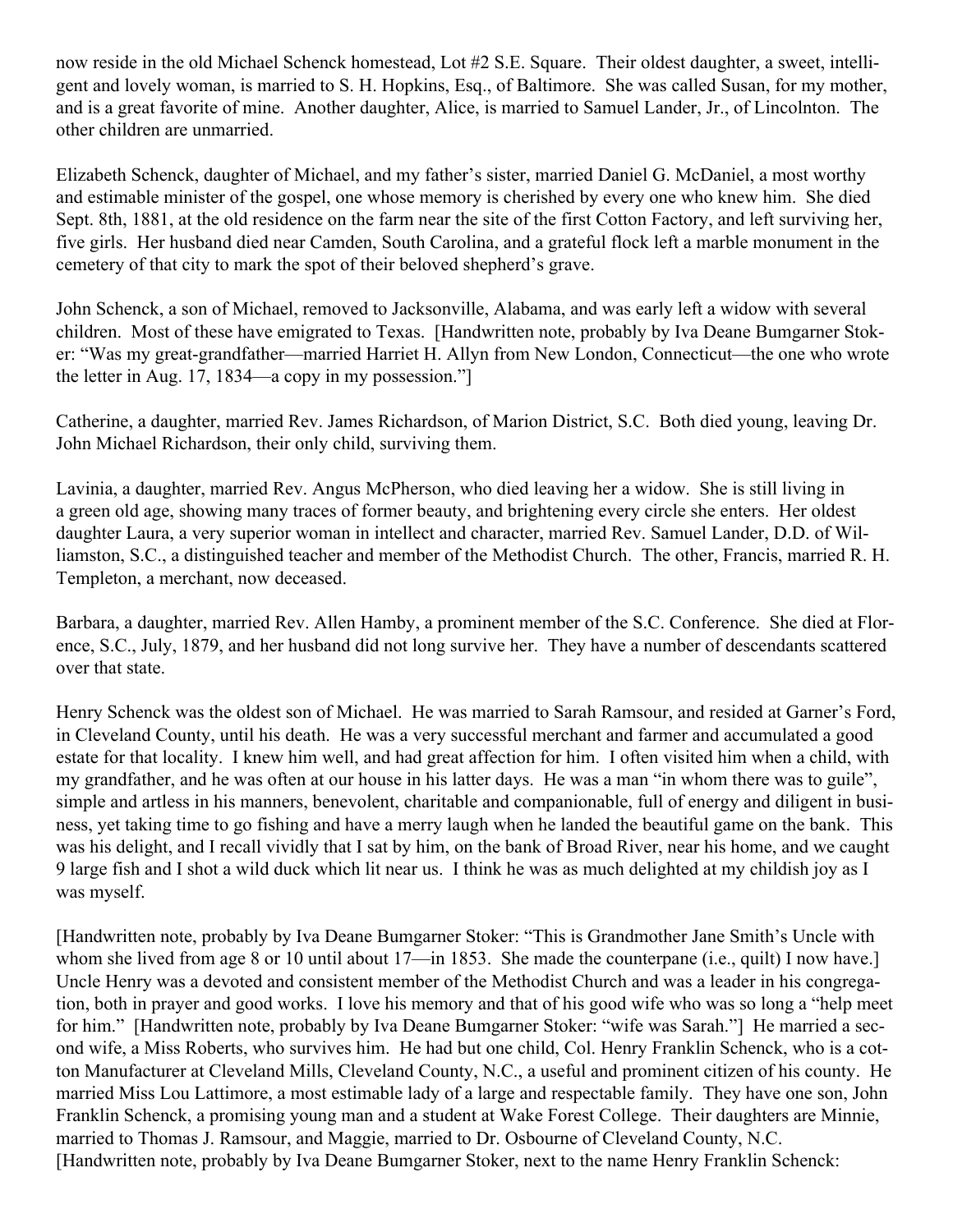"Cousin of Judge D.W., and cousin of Mr. J. M. Jane"(sp?).]

This completes the Schenck genealogy down to myself. I was born at Lincolnton, N.C., March 24th, 1835, in a house which still remains on a lot adjoining the west side of my grandfather's residence, on Water St. Sallie Wilfong Ramsour, my wife, was born the 11th of April, 1841, at Lincolnton, at their old homestead, N.W. corner of the square. We were married at "Meadow Woods," the old Andrew Motz homestead (now belonging to S. P. Sherrill) by the Rev. R. N. Davis, Aug. 25, 1859. Our children are: Dodson Ramsour, Lucy (now Mrs. J. L. Cobb), Weldon Edward; Rebecca Bevens; David Jr.; John Richardson; James Simpson; Michael; Paul.

## THE WARLICK FAMILY

The original spelling of this name was "Warlock". John Smyer, an aged and very respectable old gentleman, who lived on the South Fork River six miles north of Lincolnton, told me, in 1873, that the Warlocks came from Macedonia Township, Northampton County, Pennsylvania. Mr. Smyer, himself from that county, said that in 1805 while he was on a visit to his kindred he saw the old family residence of the Warlocks. Daniel Warlock was the first progenitor of the family who came to North Carolina. There are a number of deeds registered in Lincoln County about the years 1770-1 which call for the lines of Daniel Warlock's "Homeplace on Howard's Creek." This creek empties into the South Fork River about 2 miles NW of Lincolnton. His wife, who signs some of these deeds, was named Barbara. It appears from these deeds that Daniel Warlock was a large landowner, his possessions extending along Howard's and Clark's Creeks and the South Fork River. At Jan. term 1770, of the Court of Pleas Quarter Sessions of Lincoln County, there are ten deeds recorded as acknowledged by Daniel Warlock. These were deeds conveying land to his children. At July term 1772, I find account of his personal estate also, returned by his son, Nicholas Warlock. It amounted to 1101 pounds, 17 shilling, and 5 pence, which was over \$5000 in American Currency. He must have died in the spring of 1772, between the Jan and July Court Terms.

Daniel Warlock had these children: Nicholas; Phillip, Valentine; Daniel Lewis; Elizabeth married David Ramsour; Barbara married Christian Reinhardt; Eve Catherine married first to Martin Shuford, after his death to Peter Summey; Mary married Henry Hilderbrand.

[Handwritten note, probably by Iva Deane Bumgarner Stoker, next to the name Daniel Warlock: "is my great great great great grandfather."]

I have his old Marriage License Bond, issued the 27th day of July, 1769, and as it is signed by Thomas Polk, of Revolutionary fame and his frother Ezekiel Polk, as witness, it is quite a historical curiosity. Copy follows: North Carolina,

County of Tryon (

 To wit: Know all men by these presents, that we, Henry Hildebrand and Thos. Polk, of the County and Province aforesaid, are held and firmly bound unto our soverdign lord, the Kind and his heirs and successors, in the sum of 50 lbs. Proc. Money. To the true payments whereof we bind ourselves, heirs and exec't'r's, and adminst'rs, jointly and severally, firmly by these presents, sealed with our seals and dated this day 27th of July, A.D. 1769. The condition of above obligation such, that Whereas—the above bounden Henry Hildebrand hath applied for license to intr marry with Mary Warlock, of this county. Now if there should not hereafter appear any just cause to obstruct same then this obligation to be void or otherwise to remain in full force and virtue. Signed and sealed in presence of Ezekiel Polk.

> Henry Hildebrand (seal) Thos. Polk (seal)

(Ezekiel Polk being at that time, Clerk of the Court of Pleas and Quarter Sessions of Tryon County, now Lincoln County.)

Daniel Warlock, Jr., according to the tradition of the family, joined a military expedition against the Indians in the West and was never heard of afterwards. Two of his brothers went in search of him, but were not able to